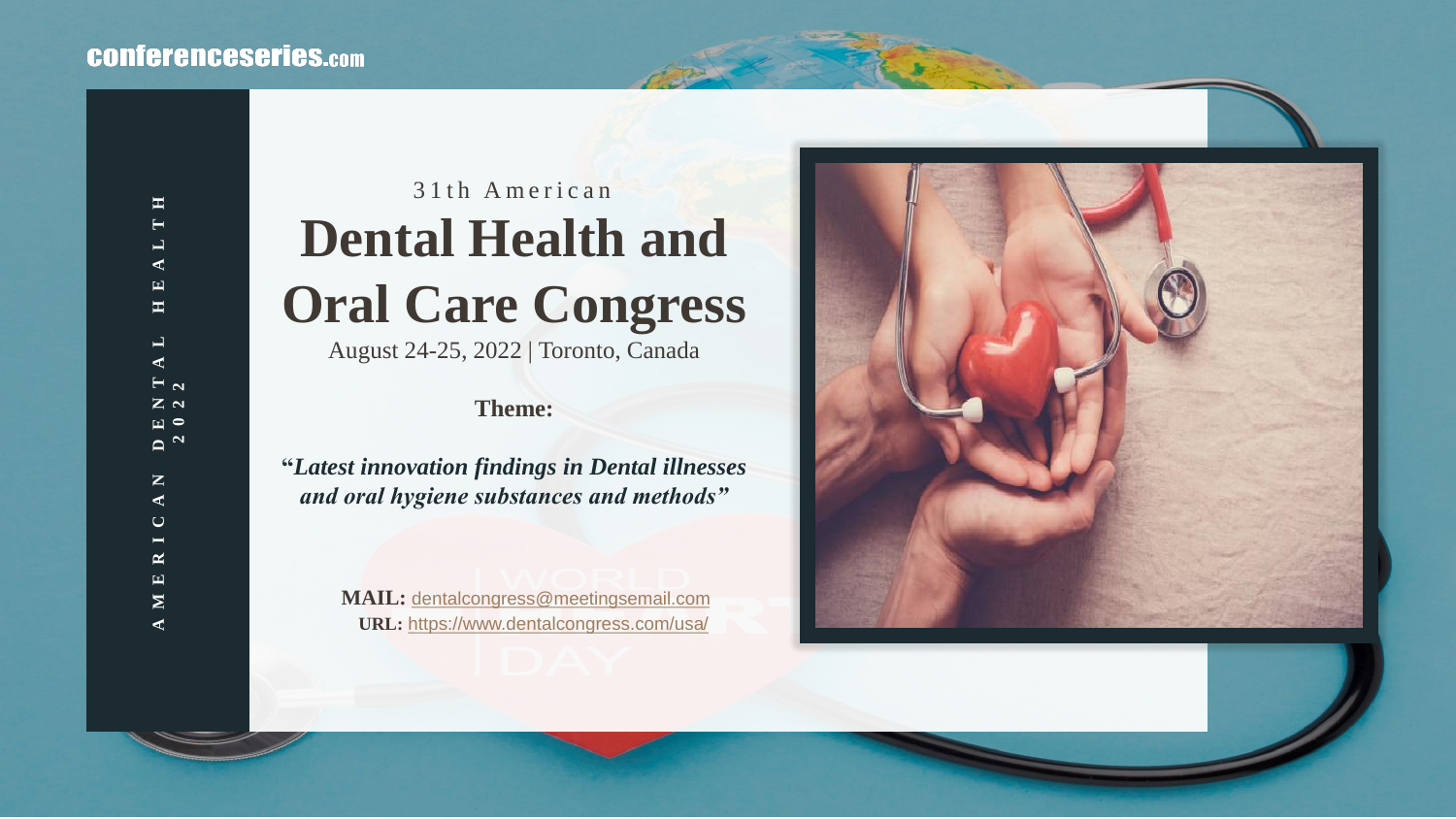#### **R E G I S T R A T I O N & T I M I N G S**

August 24, 2022 (8:00AM to 6:00PM) August 25, 2022 (8:00AM to 6:00PM)

#### **G R O U P P H O T O T I M E**

#### 10:45 AM - 10:50 AM; August 25, 2022

#### **T O R O N T O , C A N A D A**

Please try your best to attend the Conference. If you could not attend, please let us know [dentalcongress@meetingsemail.com](mailto:dentalcongress@meetingsemail.com)

*/*